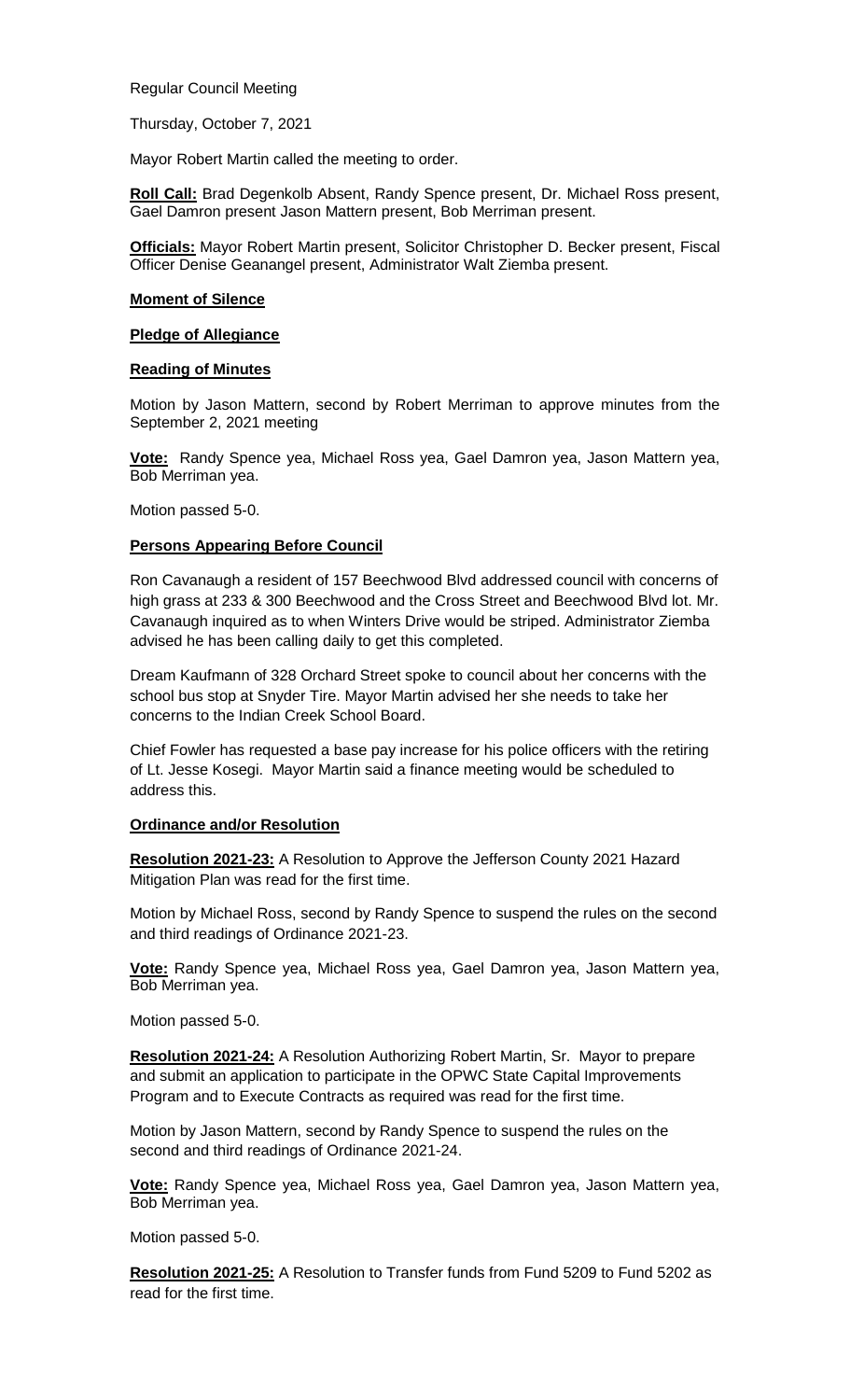Motion by Jason Mattern, second by Randy Spence to suspend the rules on the second and third readings of Ordinance 2021-25.

**Vote:** Randy Spence yea, Michael Ross yea, Gael Damron yea, Jason Mattern yea, Bob Merriman yea.

Motion passed 5-0.

**Resolution 2021-26:** A Resolution to Transfer funds from Fund 5211 to Fund 5214 as read for the first time.

Motion by Jason Mattern, second by Bob Merriman to suspend the rules on the second and third readings of Ordinance 2021-26.

**Vote:** Randy Spence yea, Michael Ross yea, Gael Damron yea, Jason Mattern yea, Bob Merriman yea.

Motion passed 5-0.

## **Reports & Announcements**

Mayor Martin read the Magistrate and Police and Code Enforcement officers reports for the months of September.

# **Administrator Report**

The Phase 5 Sanitary Collection System is completed. Mr. Ziemba will be putting in the 2022 budget money for repairs to the Code Enforcement Officers Vehicle or for the purchase of a new car. A water/sewer committee meeting will be held to move forward with the meter project.

Motion by Randy Spence, second by Jason Mattern to accept the quote for \$6,200.00 to Freshwater Contracting to construct a wall in the front lobby of the municipal building.

**Vote:** Randy Spence yea, Michael Ross yea, Gael Damron yea, Jason Mattern yea, Bob Merriman yea.

Motion passed 5-0.

The Moon Valley waterline replacement application to date at a cost of \$1.4 million.

Motion by Jason Mattern, second by Bob Merriman to approve the use of the American Cares Act money for a waterline replacement at Dana Lynn.

**Vote:** Brad Degenkolb yea, Randy Spence yea, Jason Mattern yea, Bob Merriman yea.

Motion passed 5-0.

Luray Drive ditching will begin next week.

# **New Business**

Mayor Martin said the village intends to use \$5,000.00 from the 2021 budgeted community line item to host the village Christmas Parade of which they plan to have prizes and a tree lighting ceremony. It will be held the first Sunday after Thanksgiving.

Trick or Treat will be October 30, 2021 from 5:30 PM to 7:30 PM. A Halloween Party will follow at the Municipal Building.

Randy Spence inquired if political signs could be limited to one month within village limits by Ordinance. Mr. Spence inquired if funds will be available to clean up the Parkview Wall if it does in fact fall. He was advised Yes the village will have the funds for clean up of the road.

Jason Mattern asked about the AEP electrical line tied to a tree by Giannamore's Pizza. Walt Ziemba advised they are aware of this and that AEP has been contacted. The Indian Creek Boosters Club has purchased new American Flags with new poles and brackets. The 2020 Financial Audit is complete rendering a clean opinion. The Jefferson County Port Authority has an open position that needs filled. Mr. Mattern